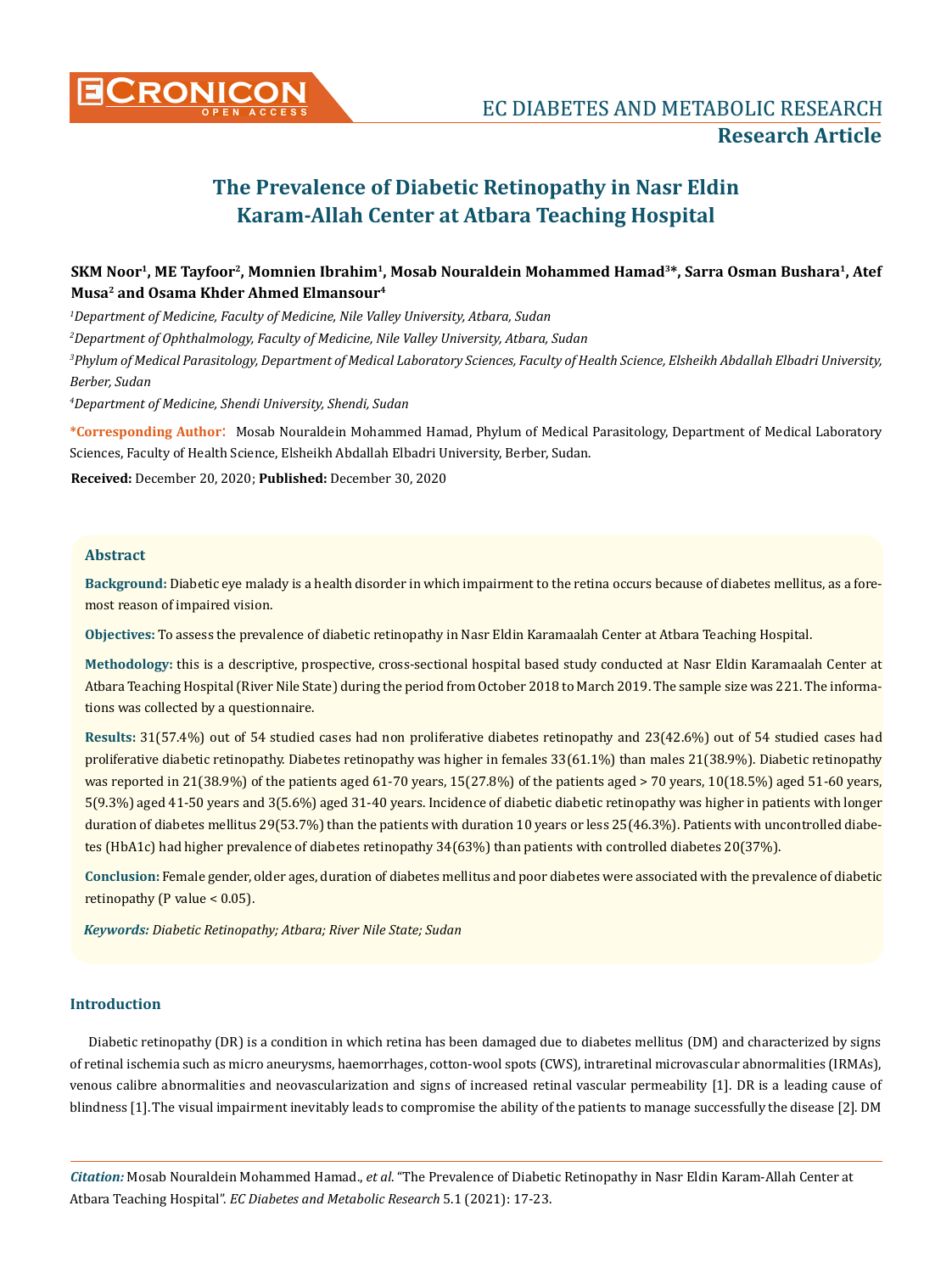has a 25 times increased risk of blindness, especially in those with long duration of diabetes [3]. It has been estimated that in patients with DM for more than 20 years, retinopathy occurs in 77% of the patients [3].

According to the International Clinical Disease Severity Scale (ICDSS), DR has been classified into non-proliferative diabetic retinopathy (NPDR)and proliferative diabetic retinopathy (PDR) [4].PDR is further classified into mild, moderate, and severe [4]. NPDR classified into mild, moderate, severe and very severe categories. This stratification reveals the jeopardy of development to proliferative retinopathy, which impacts follow-up intervals and treatment strategies. Whereas the one-year risks of progression to proliferative retinopathy for mild and moderate non-proliferative retinopathy are 5 and 15 percent, respectively, the severe and very severe categories have one-year risks of 52 and 75 percent respectively [5].

Non-proliferative retinopathy (NPDR) involves of a mutable presentation of nerve-fiber layer infarcts (cotton wool spots), intraretinal hemorrhages and hard exudates, and microvascular anomalies (counting microaneurysms, occluded vessels, and dilated or tortuous vessels) chiefly in the macula and posterior retina. The main reason of visual loss in NPDR is macular edema (ME) [5].

Proliferative diabetic retinopathy (PDR) is marked by the presence of neovascularization (NV) arising from the disc vessels and/ or other retinal vessels. The consequences of these NV include preretinal and vitreous hemorrhages, retinal and preretinal fibrosis, and traction retinal detachment. There is a 75 percent five-year risk of progression from early to high risk stages [6].

Great jeopardy PDR is well-defined by reasonable to severe neovascularization of the optic disc (greater than 1/3 to 1/2 disc area), any neovascularization of the optic disc if vitreous or preretinal hemorrhage is existing, or reasonable to severe neovascularization elsewhere on the retina (at least 1/2 disc area) if vitreous or preretinal hemorrhage is existing. Untreated great jeopardy proliferative retinopathy consequences in a 60% risk of severe blindness at five years period [6].

Macular edema (ME) can happen at any stage of diabetic retinopathy. It is known as retinal thickening and edema involving the macula and it may be visualized by specific fundus examination by stereoscopic inspecting, fluorescein angiography and most directly by optical coherence tomography (OCT; a non-invasive low energy laser imaging technology [6].

Clinically important macular edema (CSME) is recognized as retinal thickening within 500 microns of the fovea, hard exudates within 500 microns of the fovea if linked with adjacent retinal thickening, or one or more parts of retinal thickening at least 1500 microns in diameter that is within one disc diameter (1500 microns) of the fovea [6].

There are many risk factors for DR including chronic hyperglycemia [6], impaired autoregulation of retinal blood flow [7], Sorbitol [8], advanced glycosylation end products [9], retinal microthrombosis [10], growth factors and the interaction between IGF-1 and VEGF [11,12], carbonic anhydrase [13], genetic factors [14], ethnic factors [15] and medications e.g. rosiglitazone and Thiazolidinediones [16].

According to the World Health Organization (WHO), it is estimated that DR accounts for 4.8% of the number of cases of blindness (37 million) worldwide [17].A pooled analysis of 22 896 people with diabetes from 35 population-based studies in the U.S., Australia, Europe and Asia (between 1980 - 2008) showed that the overall prevalence of any DR (both types; T1MD and T2DM) was 34.6% (95%CI 34.5 - 34.8), with 7% (6.9 - 7.0) VTDR [18].

In Europe, 50% of T1DM with no DR at baseline had been shown to develop retinopathy by 5 to 7 years, and 9% with mild NPDR would develop PDR by 5 years [19].

On the other hand, the US WESDR showed the 10-year DR incidence in T1DM was 74%, increasing to 97% after 25 years. Of those who had any DR at baseline, the incidence of DR progression (2+ steps progression on Early Treatment Diabetic Retinopathy Study [ETDRS] scale) was 64% at 10 years and 83% at 25 years duration [20].

*Citation:* Mosab Nouraldein Mohammed Hamad., *et al*. "The Prevalence of Diabetic Retinopathy in Nasr Eldin Karam-Allah Center at Atbara Teaching Hospital". *EC Diabetes and Metabolic Research* 5.1 (2021): 17-23.

18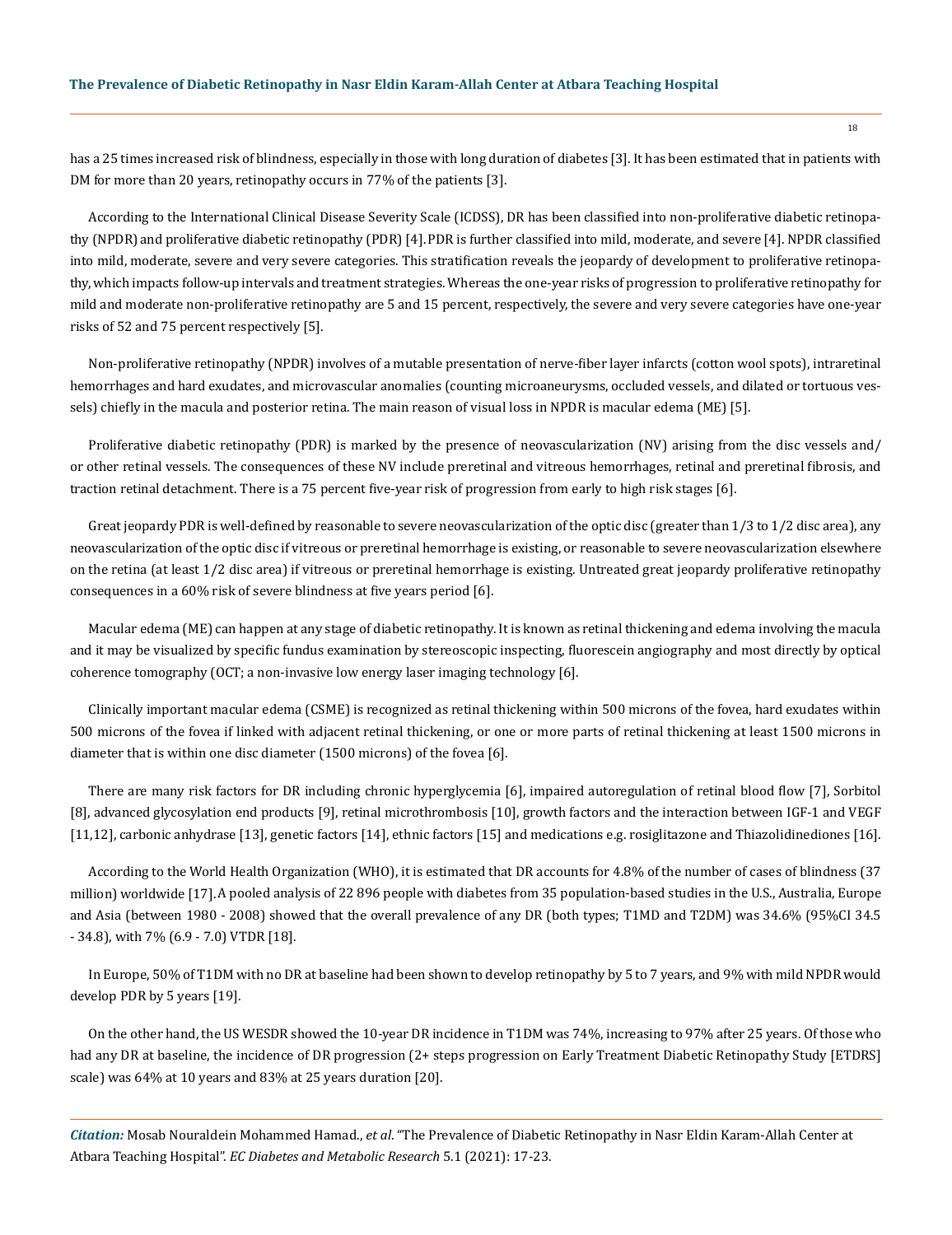19

Yearly estimations of the 25-year WESDR study have shown a drop in PDR and DME occurrence in the last half of the study matched to the first 12 years [21].

The prevalence of Diabetes mellitus (DR) is significantly associates with aging, high blood glucose concentration and high HbA1c concentration[6].DR occurs throughout the world, but it is more common in the more developed countries. The highest rise in prevalence is, though, probable to arise in Asia and Africa, where most patients will probably be found by 2030. The upsurge in commonness in developing countries chases the propensity of civilization and lifestyle alterations, perhaps most importantly a "Western-style" diet. This has proposed an ecological influence, but there is slight sympathetic of the method (s) at current, however there is much speculation, some of it most interestingly presented [22].

In Sudan there were more than 1.4 million cases of diabetes in 2015 according to International Diabetes Federation [22].Understanding the prevalence of diabetic retinopathy are important for diabetic control programs and for the decision and policy makers.

## **Methodology**

This is a descriptive cross-sectional hospital-based study. The study included all diabetic patients above 30 years attending Diabetics Center in ATH-Sudan during October 2018 to March 2019, these were 221patients. Specially designed (interview) questionnaire was used. Specific investigations and full fundal examinations were done. The data include the gender, age which divided into five subgroups; started 31 - 40, 41 - 50, 51 - 60, 61 - 70 and more than70, control of DM was depended on the HbA1c level, the duration of the DM divided into two groups; first ten years and more than 10 years while the type of DR is depended on the presence of neovascularization during fundal examinations.

The purpose of the study was explained to the patients and written consents were taken.

Data was analyzed and interpreted using the Statistical Package for Social Sciences (SPSS) version14. Chi squire test was used and the significant difference (P-value) was adjusted with confidence interval (CI) 95%.

## **Results**

The characteristics of the study population and the outcome of the study are in table 1.

| <b>Factors</b>     |                        | % among total DM patients | % among DR patients | <b>P-value</b> |
|--------------------|------------------------|---------------------------|---------------------|----------------|
|                    | Number                 | 221                       | 54 (24.4%)          |                |
| Gender             | Male                   | 41.20%                    | 21 (38.9%)          |                |
|                    | Female                 | 58.8                      | 33 (61.1%)          | ${}_{0.002}$   |
| Age of<br>patients | 31 - 40 years          | 15.80%                    | $3(5.6\%)$          | 0.004          |
|                    | $41 - 50$ years        | 16.70%                    | $5(9.3\%)$          |                |
|                    | 51 - 60 years          | 28.10%                    | 10 (18.5%)          |                |
|                    | 61 - 70 years          | 23.10%                    | 21 (38.9%)          | ${}< 0.05$     |
|                    | > 70 years             | 16.30%                    | 15 (27.8%)          |                |
| Duration<br>of DM  | Duration $\leq 10$ yrs | 56.60%                    | 25 (46.3%)          |                |
|                    | Duration $> 10$ yrs    | 43.40%                    | 29 (53.7%)          |                |
| Control<br>of DM   | Controlled HbA1c       | 68.3                      | 20 (37%)            |                |
|                    | Uncontrolled HbA1c     | 31.70%                    | 34 (63%)            | ${}_{0.05}$    |
| Type of<br>DR      | <b>NPDR</b>            | 31 (14%)                  | 57.40%              |                |
|                    | <b>PDR</b>             | 23 (10.4%)                | 42.60%              |                |

*Table 1: Show the characteristics of the sample and the outcome of the study.*

*Citation:* Mosab Nouraldein Mohammed Hamad., *et al*. "The Prevalence of Diabetic Retinopathy in Nasr Eldin Karam-Allah Center at Atbara Teaching Hospital". *EC Diabetes and Metabolic Research* 5.1 (2021): 17-23.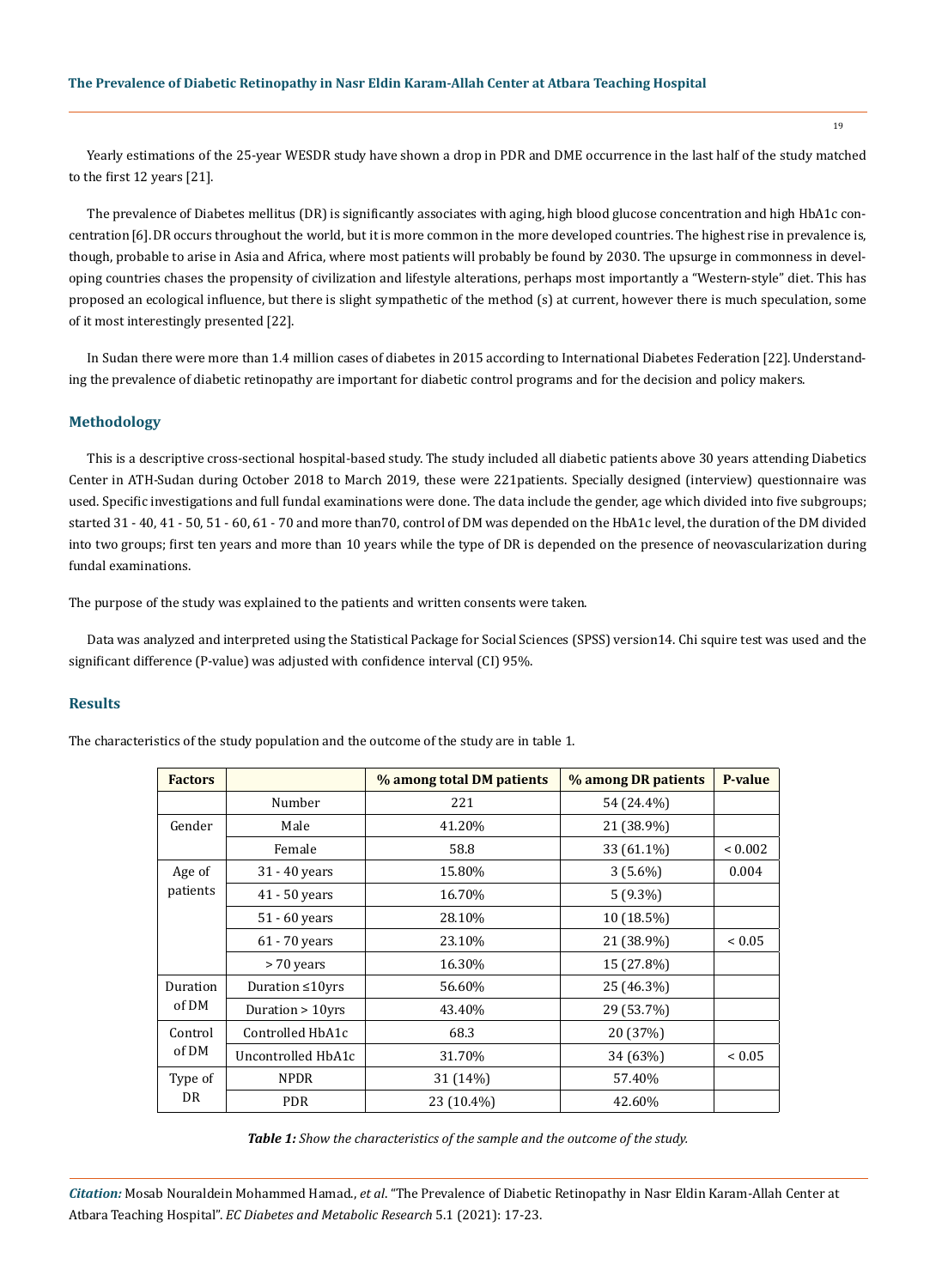#### **Discussion**

The result of the overall prevalence of DR was 24.4% which is low when compared to the result of a pooled analysis of 22 896 people with diabetes from 35 population-based studies in the U.S., Australia, Europe and Asia (between 1980 - 2008) which showed that the overall prevalence of any DR (Type1 DM (T1DM) and Type2 DM (T2DM)) was 34.6% [18]. The result is low when compared to another study carried in outpatient of 3 general hospitals states in Sudan in 2012 for insulin-treated diabetic patients revealed that the prevalence of DR was 43% [23]. Again, the result is significantly low when compared to the frequency of DR in Cameroon which was 54.1% among patients on anti-diabetic medication and 73.9% among those on insulin treatment, giving an overall frequency of 57.5% [24].

20

Also, the result is low when compared to the prevalence rates in South Africa; in which the rates for retinopathy, pre-proliferative diabetic retinopathy (PDR) and PDR were 24.9%, 19.5% and 5.5% [25]. Also, the result is low when compared to the prevalence of DR in Tanzania (27.9%) [26]. The result is significantly low when compared to the prevalence of DR in Ethiopia (41.4%) [27] and to the prevalence in Kenya (35.9%) [28].

The results is low when compared to the results of a study done by Khan., *et al*.in which they evaluated the prevalence of diabetic retinopathy (DR) in the urban and rural areas of Al Hasa region of Saudi Arabia and looked to determine the risk factors related to DR. The prevalence of DR among 473 diabetic subjects was 30% [29].

While the result is significantly higher than the estimated prevalence of DR in Sudan in 2011 (around 17.2%) [30]. Also, the result is higher than the result of study done by Rodriguez-Poncelas., *et al*. in which they evaluated the prevalence and severity of DR and associated risk factors in patients with type 2 diabetes (T2DM) screened in Catalan Primary Health Care. 108723 persons with T2DM had been monitored with retinal photography. The prevalence of any kind of DR was 12.3% [31].

Patients aged above 50 years had significantly higher prevalence of diabetic retinopathy than younger patients (P value < 0.05). This result is same as a study done by Liu., *et al*. who explored the risk factors of diabetic retinopathy (DR) and sight-threatening diabetic retinopathy (STDR) among Chinese patients with diabetes and found that the older age is risk factor for diabetes retinopathy [32].The result is also near to the results of Elwali., *et al*. study [33] in which they found that the mean age of DR was 58.7 ± 10.5 years. Also, Ibrahim [34] study showed that 55 - 64 year old diabetic patients were more affected with diabetic retinopathy.

The results is different from the result of the study done by Macky., *et al*.in which they studied the prevalence and the determinants of diabetic retinopathy (DR) in patients equal to or more than 18 years old at the Cairo University and Sixth of October University hospitals. Their sample size was 1,325 patients with a mean age of 49 years (SD  $\pm$  12.9). They found that increasing age is associated with a nonsignificant increase in the rate of DR ( $p = 0.340$ ) [35]. But this can be explained by that the ages of the patients in the sample were already elderly (mean  $\pm$  SD is 49  $\pm$  12.9).

The study revealed that DR is significantly more common in female than male (0.002). This result is similar to result of Macky., *et al*. [35] study in which they found the prevalence of DR was statistically significantly higher in females (p < 0.05). Also, the result is similar to result found by the study done by Elwali., *et al* [33].

The result is different from the results of study done in Kenya about the prevalence of DR and the associated factor and they found that DR was associated with male sex, duration and control of diabetes and treatment compliance [36]. The prevalence of DR has been found to be higher in those who had DM more than 10 years of duration (P value < 0.05). This result is comparable to Khan., *et al*. study in which they found that the prevalence of DR was associated with the duration of diabetes [29]. Same result was found in study done by Macky., *et al*. in which they found the prevalence of DR was significantly associated with longer diabetes disease duration (p < 0.001) [35]. Same result was found is study done by Elwali., *et al*. they assessed the frequency and associated risk factors of diabetic retinopathy among Sudanese individuals with diabetes attending Makka Eye complex in Khartoum, Sudan [33].

*Citation:* Mosab Nouraldein Mohammed Hamad., *et al*. "The Prevalence of Diabetic Retinopathy in Nasr Eldin Karam-Allah Center at Atbara Teaching Hospital". *EC Diabetes and Metabolic Research* 5.1 (2021): 17-23.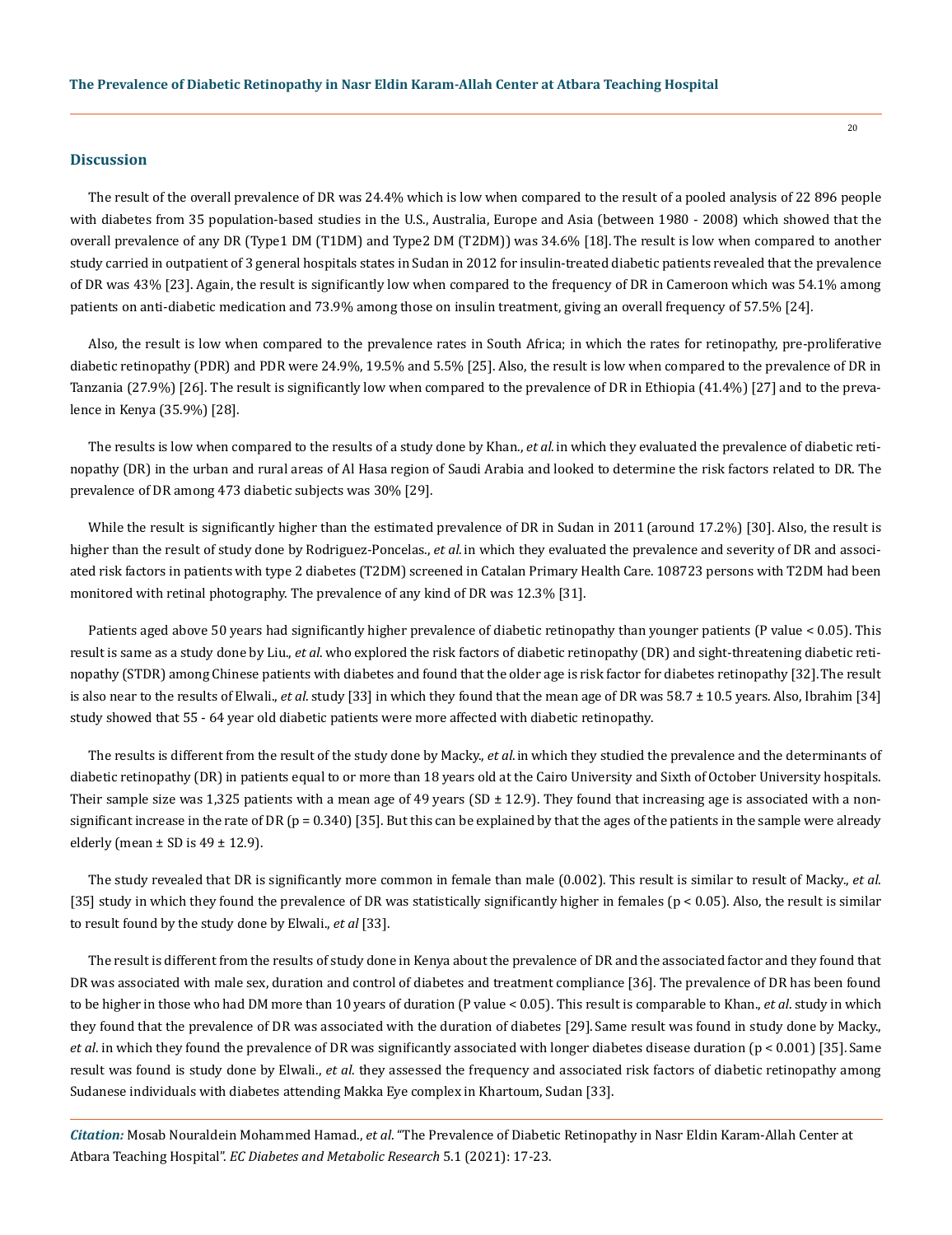Also, the results is same as the result of study done by Ibrahim in Khartoum State aimed to reveal the impact of age, duration and control of Diabetes on risk of Diabetic Retinopathy. The study revealed that longer duration and poor control of diabetes were strongly associated with diabetic retinopathy [34].

DR occurred more in patients with uncontrolled diabetes (high HbA1c) 34 (63%) than controlled diabetes 20 (37%) (P value < 0.05), this result is similar to Khan., *et al*. result [29] and Ibrahim [34] study, both found that; the prevalence of DR was strongly associated to the uncontrolled diabetes. Also, the result is similar to United Kingdom Prospective Diabetes Study in patients with type 2 diabetes [4].

The result is different from the result of the study done by Ahmed., *et al*. in which they found that HbA1c levels are not significantly associated with retinopathy [37].

#### **Conclusion**

The prevalence of diabetes retinopathy among the studied patients was highly significant in female, duration of diabetes mellitus, old ages, and poor diabetes control patients.

Still DR in Sudan is deficient from epidemiological data and need more research about it.

#### **Recommendations**

- Awareness of diabetic patients should be raised about the importance of regular follow up at the ophthalmic clinics or referral to eye health care services from the primary health care center when they have any ocular or visual problems.
- Access tertiary level of healthcare services should be available to all diabetic patients in the all regions in Sudan.

## **Bibliography**

- 1. [Bandello F. "Epidemiology of diabetic retinopathy and macular oedema: a systematic review".](https://pubmed.ncbi.nlm.nih.gov/15232600/) *Eye* 18.10 (2016): 963-983.
- 2. Williams R., *et al.* ["Epidemiology of diabetic retinopathy and macular oedema: a systematic review".](https://pubmed.ncbi.nlm.nih.gov/15232600/) *Eye* 18.10 (2016): 963-983.
- 3. Wild S., *et al.* ["Global prevalence of diabetes: estimates for the year 2000 and projections for 2030".](https://pubmed.ncbi.nlm.nih.gov/15111519/) *Diabetes Care* 27.5 (2017): 1047- [1053.](https://pubmed.ncbi.nlm.nih.gov/15111519/)
- 4. [UK Prospective Diabetes Study Group. "Tight blood pressure control and risk of macrovascular and microvascular complications in](https://pubmed.ncbi.nlm.nih.gov/9732337/) [type 2 diabetes: UKPDS 38".](https://pubmed.ncbi.nlm.nih.gov/9732337/) *British Medical Journal* 317.7160 (2013): 703-713.
- 5. [Aiello LM. "Perspectives on diabetic retinopathy".](https://pubmed.ncbi.nlm.nih.gov/12834680/) *American Journal of Ophthalmology* 136 (2013): 122.
- 6. Frank RN. "Diabetic retinopathy". *[The New England Journal of Medicine](https://pubmed.ncbi.nlm.nih.gov/15451934/)* 350 (2004): 48.
- 7. Kohner EM., *et al.* ["Role of blood flow and impaired autoregulation in the pathogenesis of diabetic retinopathy".](https://pubmed.ncbi.nlm.nih.gov/7789621/) *Diabetes* 44 (2015): [603.](https://pubmed.ncbi.nlm.nih.gov/7789621/)
- 8. Ko BC., *et al.* ["An \(A-C\) n dinucleotide repeat polymorphic marker at the 5' end of the aldose reductase gene is associated with early](https://pubmed.ncbi.nlm.nih.gov/7789640/)[onset diabetic retinopathy in NIDDM patients".](https://pubmed.ncbi.nlm.nih.gov/7789640/) *Diabetes* 44 (2015): 727.
- 9. [Brownlee M. "Lilly Lecture 1993. Glycation and diabetic complications".](https://pubmed.ncbi.nlm.nih.gov/8194672/) *Diabetes* 43 (2014): 836.

*Citation:* Mosab Nouraldein Mohammed Hamad., *et al*. "The Prevalence of Diabetic Retinopathy in Nasr Eldin Karam-Allah Center at Atbara Teaching Hospital". *EC Diabetes and Metabolic Research* 5.1 (2021): 17-23.

21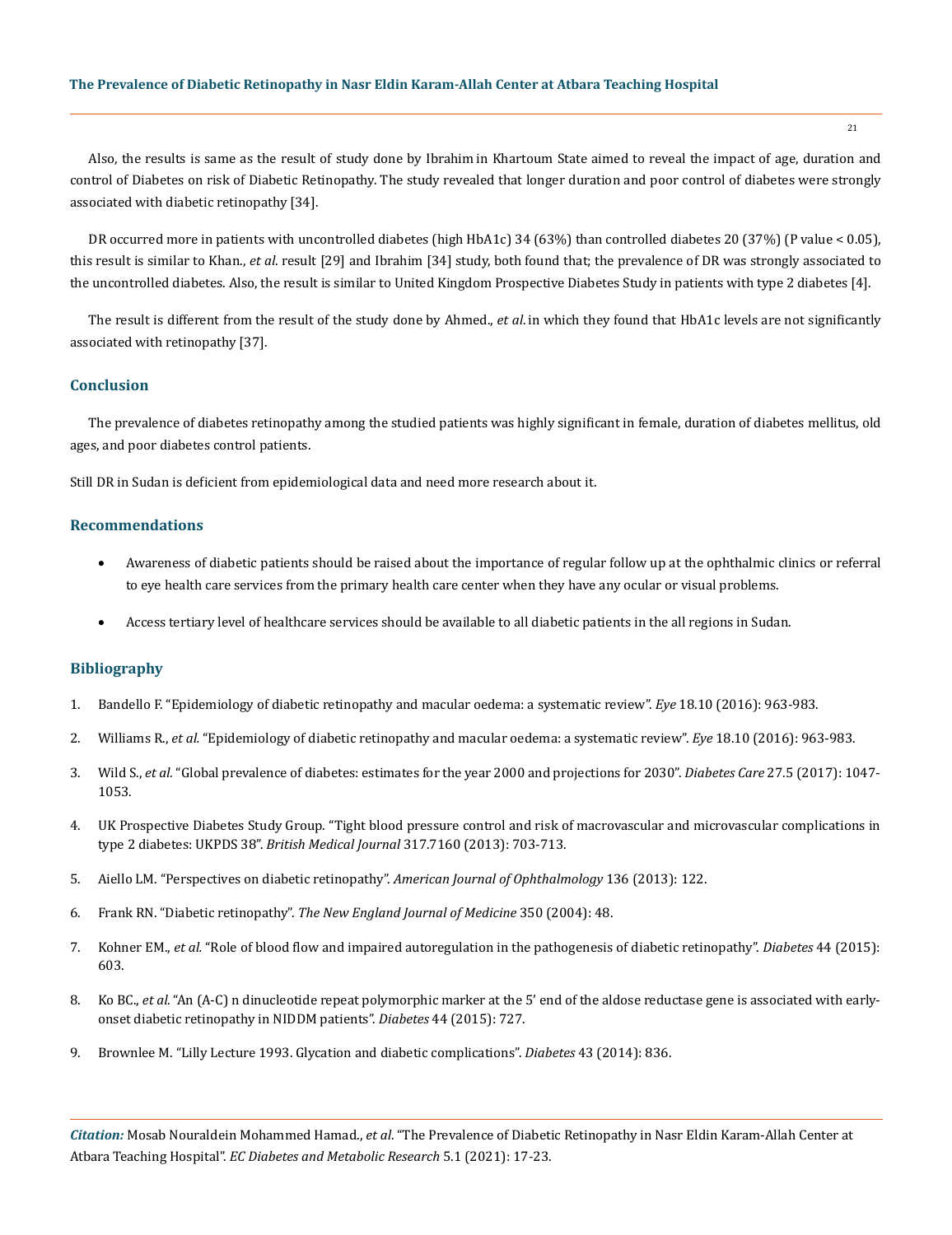- 10. Boeri D., *et al.* ["Increased prevalence of microthromboses in retinal capillaries of diabetic individuals".](https://pubmed.ncbi.nlm.nih.gov/11375345/) *Diabetes* 50 (2010): 1432.
- 11. Smith LE., *et al.* ["Regulation of vascular endothelial growth factor-dependent retinal neovascularization by insulin-like growth fac](https://pubmed.ncbi.nlm.nih.gov/10581081/)tor-1 receptor". *[Nature Medicine](https://pubmed.ncbi.nlm.nih.gov/10581081/)* 5 (2016): 1390.
- 12. Sharp PS., *et al.* ["Long-term follow-up of patients who underwent yttrium-90 pituitary implantation for treatment of proliferative](https://pubmed.ncbi.nlm.nih.gov/2439401/)  [diabetic retinopathy".](https://pubmed.ncbi.nlm.nih.gov/2439401/) *Diabetologia* 30 (2017): 199.
- 13. Gao BB., *et al.* ["Extracellular carbonic anhydrase mediates hemorrhagic retinal and cerebral vascular permeability through prekal](https://pubmed.ncbi.nlm.nih.gov/17259996/)likrein activation". *[Nature Medicine](https://pubmed.ncbi.nlm.nih.gov/17259996/)* 13 (2007): 181.
- 14. [The Diabetes Control and Complications Trial Research Group. "Clustering of long-term complications in families with diabetes in the](https://pubmed.ncbi.nlm.nih.gov/9356033/)  [diabetes control and complications trial".](https://pubmed.ncbi.nlm.nih.gov/9356033/) *Diabetes* 46 (1997): 1829.
- 15. Harris EL., *et al.* ["Black-white differences in risk of developing retinopathy among individuals with type 2 diabetes".](https://pubmed.ncbi.nlm.nih.gov/10332681/) *Diabetes Care* 22 [\(2013\): 779.](https://pubmed.ncbi.nlm.nih.gov/10332681/)
- 16. [Kendall C and Wooltorton E. "Rosiglitazone \(Avandia\) and macular edema".](https://www.researchgate.net/publication/7305969_Rosiglitazone_Avandia_and_macular_edema) *Canadian Medical Association Journal* 174 (2016): 623.
- 17. Resnikoff S., *et al.* ["Global data on visual impairment in the year 2002".](https://pubmed.ncbi.nlm.nih.gov/15640920/) *Bulletin of the World Health Organization* 82 (2004): 844-851.
- 18. Yau JW., *et al.* ["Global prevalence and major risk factors of diabetic retinopathy".](https://pubmed.ncbi.nlm.nih.gov/22301125/) *Diabetes care* 35 (2012): 556-564.
- 19. Burgess PI., *et al.* ["Epidemiology of diabetic retinopathy and maculopathy in Africa: a systematic review".](https://www.ncbi.nlm.nih.gov/pmc/articles/PMC4463765/) *Diabetic Medicine* 30.4 [\(2013\): 399-412.](https://www.ncbi.nlm.nih.gov/pmc/articles/PMC4463765/)
- 20. Klein R., *et al.* ["The Wisconsin Epidemiologic Study of Diabetic Retinopathy: XXII the twenty-five-year progression of retinopathy in](https://pubmed.ncbi.nlm.nih.gov/19068374/)  [persons with type 1 diabetes".](https://pubmed.ncbi.nlm.nih.gov/19068374/) *Ophthalmology* 115 (2008): 1859-1568.
- 21. Klein R., *et al.* ["The Wisconsin Epidemiologic Study of Diabetic Retinopathy XXIII: the twenty-five-year incidence of macular edema](https://pubmed.ncbi.nlm.nih.gov/19167079/)  [in persons with type 1 diabetes".](https://pubmed.ncbi.nlm.nih.gov/19167079/) *Ophthalmology* 116 (2009): 497-503.
- 22. Jonas JB., *et al.* ["Prevalence and associated factors of diabetic retinopathy in rural central India".](https://www.ncbi.nlm.nih.gov/pmc/articles/PMC3631827/) *Diabetes Care* 36.5 (2013): e69.
- 23. Elbagir MN., *et al.* ["Pattern of long-term complications in Sudanese insulin-treated diabetic patients".](https://www.diabetesresearchclinicalpractice.com/article/0168-8227(95)01146-3/fulltext) *Diabetes Research and Clinical Practice* [30.1 \(2013\): 59-67.](https://www.diabetesresearchclinicalpractice.com/article/0168-8227(95)01146-3/fulltext)
- 24. Jingi AM., *et al.* ["Association of insulin treatment versus oral hypoglycaemic agents with diabetic retinopathy and its severity in type](https://pubmed.ncbi.nlm.nih.gov/27867947/)  [2 diabetes patients in Cameroon, sub-Saharan Africa".](https://pubmed.ncbi.nlm.nih.gov/27867947/) *Annals of Translational Medicine* 4.20 (2016): 395.
- 25. Webb EM., *et al.* ["Screening in primary care for diabetic retinopathy, maculopathy and visual loss in South Africa".](https://pubmed.ncbi.nlm.nih.gov/26959502/) *Ophthalmologica* [235.3 \(2016\): 141-149.](https://pubmed.ncbi.nlm.nih.gov/26959502/)
- 26. Cleland CR., *et al.* ["Diabetic retinopathy in Tanzania: prevalence and risk factors at entry into a regional screening programme".](https://www.ncbi.nlm.nih.gov/pmc/articles/PMC4819693/) *Tropi[cal Medicine and International Health](https://www.ncbi.nlm.nih.gov/pmc/articles/PMC4819693/)* 21.3 (2016): 417-426.
- 27. Sharew G., *et al.* ["Prevalence of diabetic retinopathy in Jimma University Hospital, Southwest Ethiopia".](https://europepmc.org/article/med/24079154) *Ethiopian Medical Journal* 51.2 [\(2013\): 105-113.](https://europepmc.org/article/med/24079154)
- 28. Mathenge W., *et al.* ["Prevalence and correlates of diabetic retinopathy in a population-based survey of older people in Nakuru, Kenya".](https://www.researchgate.net/publication/261836919_Prevalence_and_Correlates_of_Diabetic_Retinopathy_in_a_Population-based_Survey_of_Older_People_in_Nakuru_Kenya)  *[Ophthalmic Epidemiology](https://www.researchgate.net/publication/261836919_Prevalence_and_Correlates_of_Diabetic_Retinopathy_in_a_Population-based_Survey_of_Older_People_in_Nakuru_Kenya)* 21.3 (2014): 169-177.
- 29. Khan AR., *et al.* ["Prevalence and Determinants of Diabetic Retinopathy in Al Hasa Region of Saudi Arabia: Primary Health Care Centre](https://pubmed.ncbi.nlm.nih.gov/20844683/)  Based Cross-Sectional Survey, 2007-2009". *[Middle East African Journal of Ophthalmology](https://pubmed.ncbi.nlm.nih.gov/20844683/)* 17.3 (2010): 257-263.

*Citation:* Mosab Nouraldein Mohammed Hamad., *et al*. "The Prevalence of Diabetic Retinopathy in Nasr Eldin Karam-Allah Center at Atbara Teaching Hospital". *EC Diabetes and Metabolic Research* 5.1 (2021): 17-23.

22